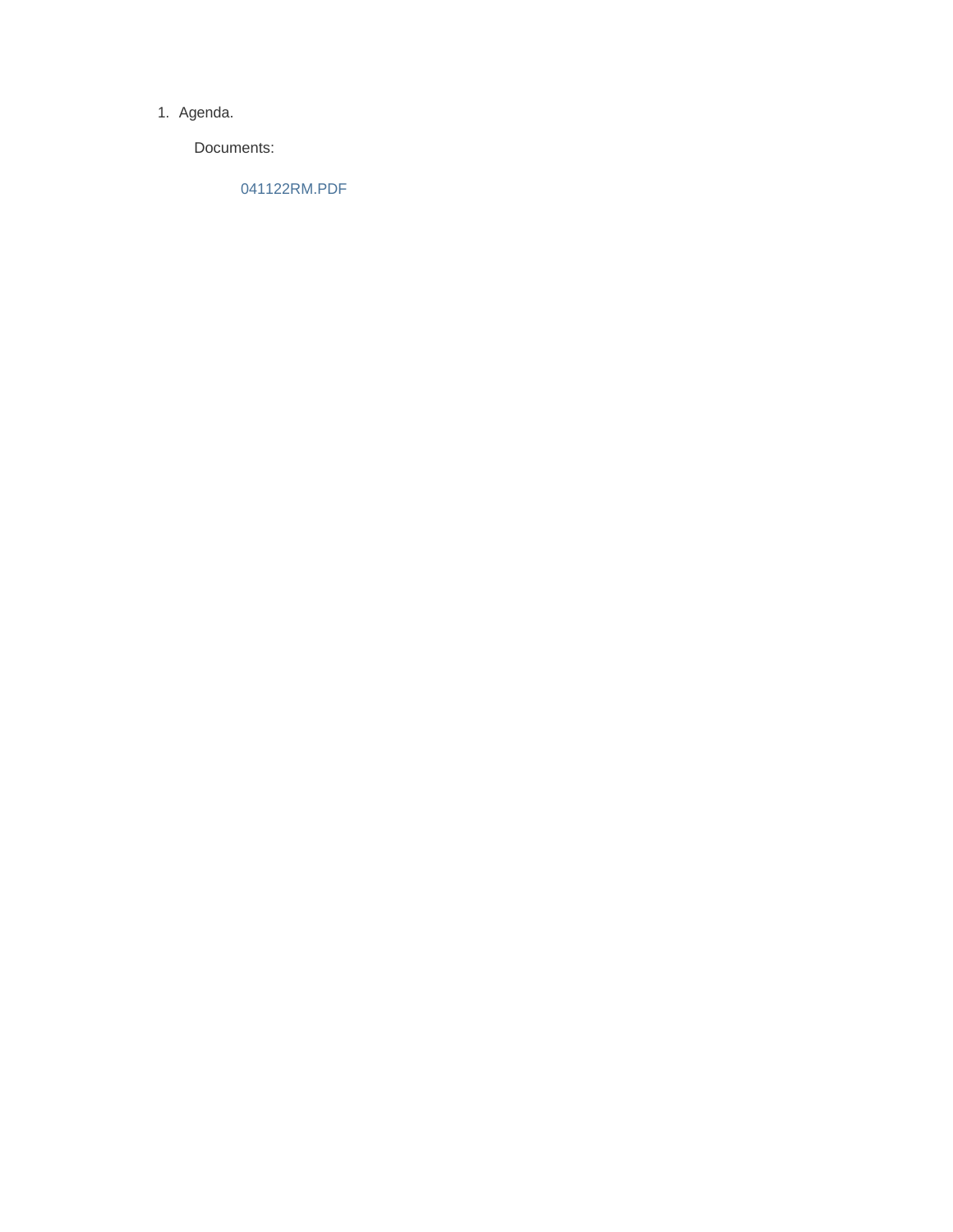

# **City of Marietta**

# **Meeting Agenda**

# **BOARD OF LIGHTS AND WATER**

*Steve "Thunder" Tumlin, Chairperson Alice Summerour, Vice Chair Bruce E. Coyle Terry G. Lee Brian Torras Mike Wilson Andy Morris*

| Monday, April 11, 2022 | 12:00 PM | <b>City Council Chambers</b> |
|------------------------|----------|------------------------------|
|                        |          |                              |

# **CALL TO ORDER:**

### **INVOCATION: Alice Summerour**

### **PLEDGE OF ALLEGIANCE: Alice Summerour**

# **I. MINUTES:**

**Regular Meeting - March 7, 2022 20220333**

Review and approval of March 7, 2022 regular meeting minutes.

# **II. APPOINTMENTS/PRESENTATIONS:**

### **III. SCHEDULED APPEARANCES:**

# **IV. BLW OPERATING DEPARTMENTS:**

**Customer Care:** *No Items for consideration*

# **Electrical:**

#### **Marietta Power 2021 Outage Report 20220366**

Presentation on 2021 Marietta Power Outages.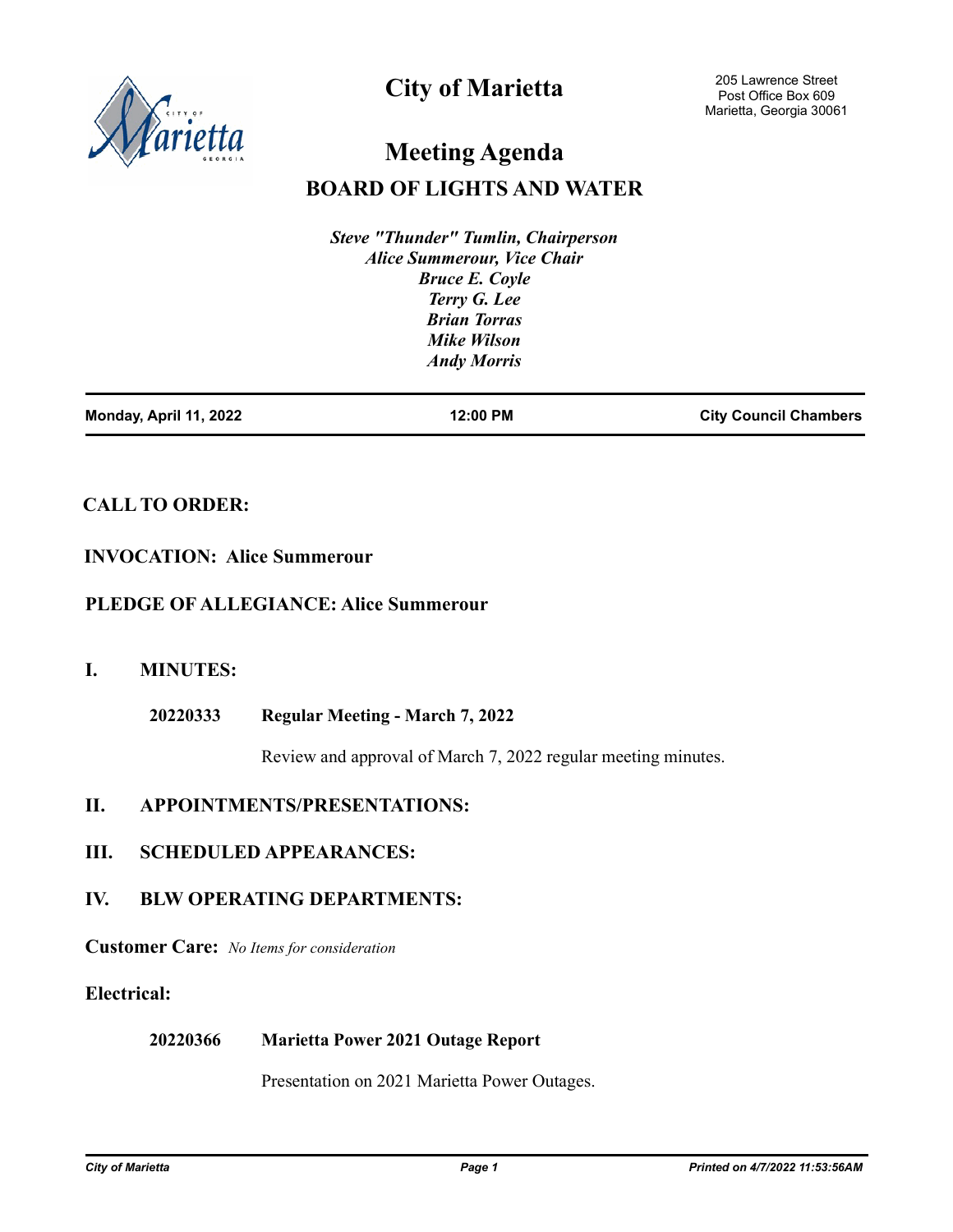#### **Marketing:** *No Items for consideration*

#### **Information Technology (IT):** *No Items for consideration*

#### **Water & Sewer:**

| 20220374 | <b>Enforcement of Private Well Ordinance</b>                                      |  |
|----------|-----------------------------------------------------------------------------------|--|
|          | Board recommendation regarding enforcement of City/BLW Private Well<br>Ordinance. |  |
| 20220334 | <b>Cobb County-Marietta Water Authority</b>                                       |  |
|          | Monthly Cobb County-Marietta Water Authority report.                              |  |

## **V. CENTRALIZED SUPPORT:**

#### **Finance:**

| 20220329 | <b>BLW Finance</b> |
|----------|--------------------|
|----------|--------------------|

Review of BLW Finance reports for March 2022.

### **VI. COMMITTEE REPORTS:**

#### **VII. CHAIRPERSON'S REPORT:**

#### **MEAG Business Report 20220336**

Report on Municipal Electric Authority of Georgia (MEAG) business during the month of March 2022.

#### **VIII. GENERAL MANAGER'S REPORT:**

#### **Municipal Electric Authority of Georgia (MEAG) 2021 Year-end Settlement 20220337**

Consideration of the election form for the 2021 Year-end Settlement refund from the Municipal Electric Authority of Georgia (MEAG).

#### **MEAG Power Telecommunications Project 2021 Year-end Settlement 20220338**

Consideration of the election form for the MEAG Telecommunications Project 2021 Year-end Settlement.